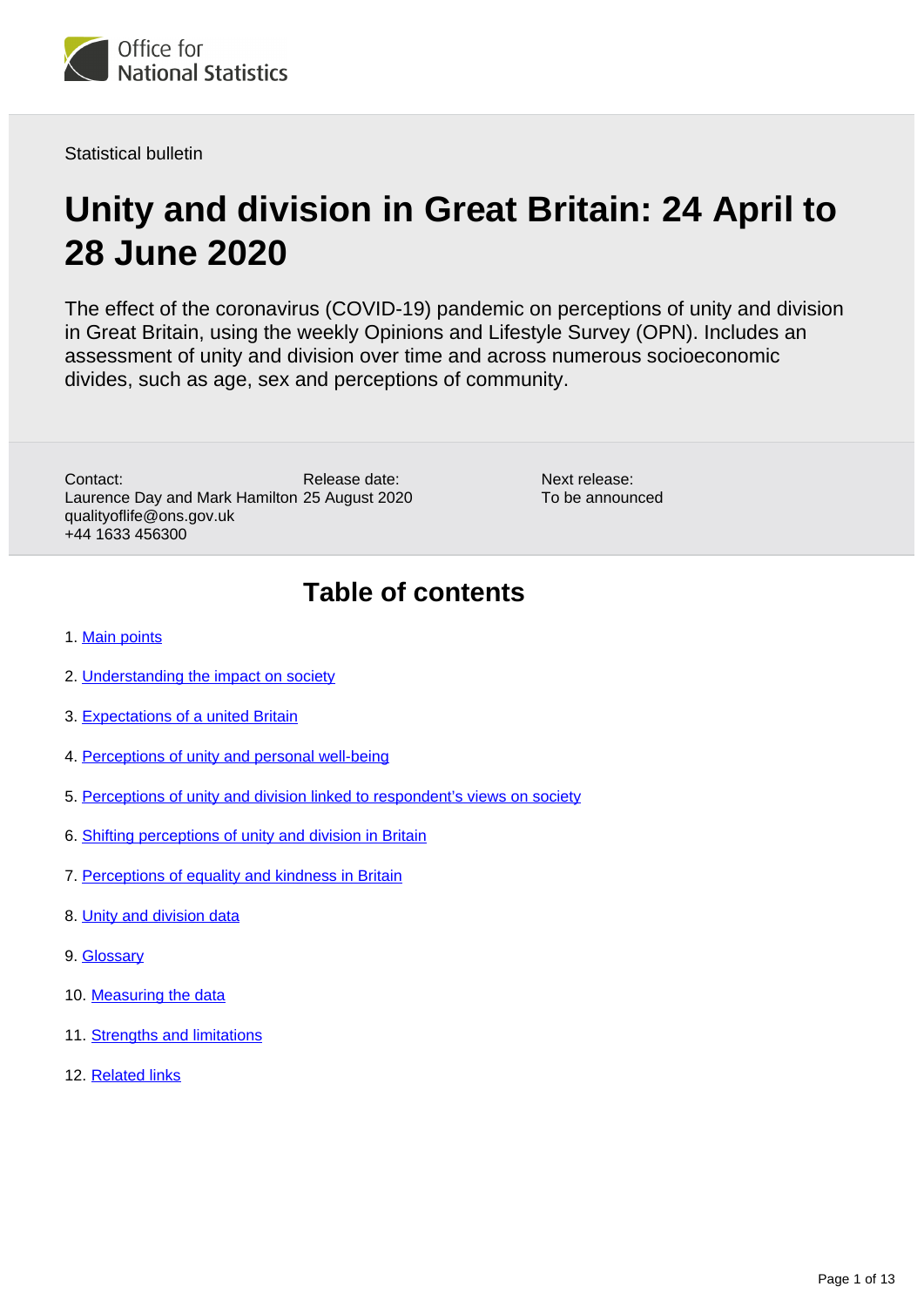## <span id="page-1-0"></span>**1 . Main points**

- Over the period as a whole, from 24 April to 28 June 2020, more adults on average thought that Britain will be united after we have recovered from the coronavirus (COVID-19) pandemic (46%) than thought that we were united before the pandemic (24%).
- In this same period, adults in Scotland were less likely (31%) to say that Britain will be united after the pandemic than those in either England (47%) or Wales (44%).
- Although women were as likely as men to say that Britain was united before the pandemic, they were more likely than men to think that Britain will be united after it, with half (50%) saying that Britain would be either very or somewhat united compared with 41% of men.
- Perceptions of unity within Britain are associated with higher average life satisfaction, happiness and feelings that things done in life are worthwhile as well as with checking on neighbours, feeling like the community is available to support you and thinking people are doing more to help others.
- As time progressed through the period, the percentage of adults who thought that Britain would be more united after the pandemic declined by 29 percentage points (from 57% in the first week of the period to 28% in the last week) so that by the end of this period, there was no difference in the percentage of people who thought that Britain would be united before the pandemic compared with those who thought it would be united after.
- Similarly, as time progressed through the period, there was only a small difference in the proportion of the population who thought that Britain would be equal after the pandemic (22%) compared with those who thought it was equal before (19%).
- Although perceptions of how kind people in Britain will be after we recover from the coronavirus pandemic declined from 67% at the start of the period to 56% at the end of the period, by the end there were still more people who thought that people in Britain would be kind after the pandemic than thought that people were kind before it (46%).

## **Statistician's comment**

"Today's research shows that earlier in the national lockdown, people believed that a post-pandemic Britain would be a more united one.

"However, over subsequent weeks, this belief declined. Most people also expected that inequalities in society would remain. But interestingly, there is still a belief that we will be a kind nation, perhaps because of the many stories of individual kindness we have heard or experienced over this time"

Dawn Snape, Assistant Director, Sustainability and Inequalities Division, Office for National Statistics

## <span id="page-1-1"></span>**2 . Understanding the impact on society**

This bulletin contains data and indicators from a new module being undertaken through the Office for National Statistics (ONS) Opinions and Lifestyle Survey (OPN) to understand the impact of the coronavirus (COVID-19) pandemic on British society.

The statistics in this publication are based on pooled data from the OPN weekly survey of adults aged 16 years and over in Great Britain, which includes England, Scotland and Wales.

The period covered by this bulletin is between 24 April and 28 June 2020 (inclusive). This includes two weeks during the national lockdown and seven weeks during which lockdown restrictions were eased at different rates across the countries of Great Britain.

The bulletin focuses on responses to six questions: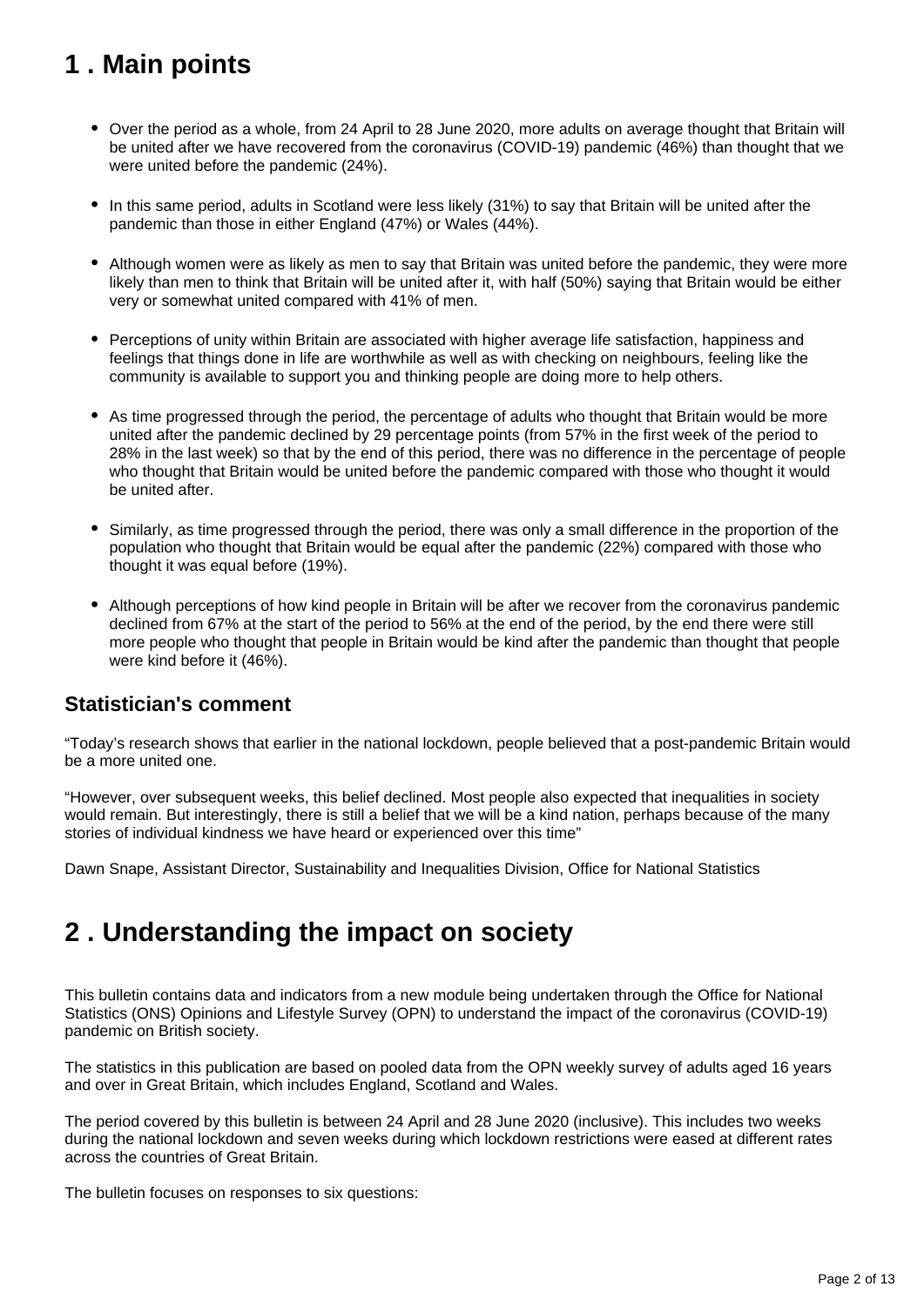- How united or divided do you think Britain was before the coronavirus (COVID-19) outbreak?
- How united or divided do you think Britain will be after we have recovered from the coronavirus (COVID-19) outbreak?
- How equal or unequal do you think Britain was before the coronavirus (COVID-19) outbreak?
- How equal or unequal do you think Britain will be after we have recovered from coronavirus (COVID-19) outbreak?
- How kind or unkind do you think people in Britain were before the coronavirus (COVID-19) outbreak?
- How kind or unkind do you think people in Britain will be after we have recovered from the coronavirus (COVID-19) outbreak?

For ease of interpretation, responses to each question have been combined into four responses: "very or somewhat united/equal/kind"; "very or somewhat divided/unequal/unkind"; "neither united nor divided/equal nor unequal/kind nor unkind"; and "don't know/prefer not to say".

It should be noted that the initial question in each case is retrospective, asking respondents to think about a time before the coronavirus pandemic. The second question asks about expectations of the future. The survey asked different people their views each week over the period covered, so the findings reflect the views of a representative sample of people in Great Britain each week during that period. They do not reflect changing views of the same individuals over time.

Results are based on 12,630 responding adults over the whole period. We also include statistics based on the individual weekly surveys over this period to show how responses have changed over time. Throughout this bulletin, "this period" refers to the period from 24 April to 28 June 2020. Where data for particular weeks are used, the dates are noted separately.

This bulletin presents a summary of results, with further data including [confidence intervals](https://www.ons.gov.uk/methodology/methodologytopicsandstatisticalconcepts/uncertaintyandhowwemeasureit#confidence-interval) for the estimates contained in the [associated dataset](http://dataset). Throughout the bulletin, we only comment on findings that are [statistically](https://www.ons.gov.uk/methodology/methodologytopicsandstatisticalconcepts/uncertaintyandhowwemeasureit#statistical-significance)  [significant.](https://www.ons.gov.uk/methodology/methodologytopicsandstatisticalconcepts/uncertaintyandhowwemeasureit#statistical-significance) The statistics presented are estimates and as with all estimates, there is a level of [uncertainty](https://www.ons.gov.uk/methodology/methodologytopicsandstatisticalconcepts/uncertaintyandhowwemeasureit#what-is-uncertainty) associated with them. Where available, 95% confidence intervals have been shown. These indicate the range within which we would expect the true value to lie for 95 out of every 100 samples drawn at random from the population. Wide confidence intervals, often associated with small sample sizes or large sample variance, indicate a wider range of values within which we would expect the true value to lie.

Throughout this bulletin, we have assessed statistical significance using non-overlapping confidence intervals. This method has the limitation that some estimates with overlapping confidence intervals may be significantly different but will not be identified as such (that is, the false-negative rate will be inflated).

Only statistically significant differences are commented on in this release. Caution should therefore be exercised when making other comparisons between groups or time periods as observed differences may not be statistically significant.

## <span id="page-2-0"></span>**3 . Expectations of a united Britain**

Figure 1 shows that across the period from the end of April to the end of June, more people thought that Britain would be united after we have recovered from the coronavirus (COVID-19) pandemic (46%) than thought it was united before the pandemic (24%).

### **Figure 1: Almost half of respondents thought that Britain would be united after the coronavirus pandemic compared with less than a quarter who thought it was united before**

**Percentage of people reporting different levels of unity in Britain before and after the coronavirus pandemic, Great Britain, 24 April to 28 June 2020**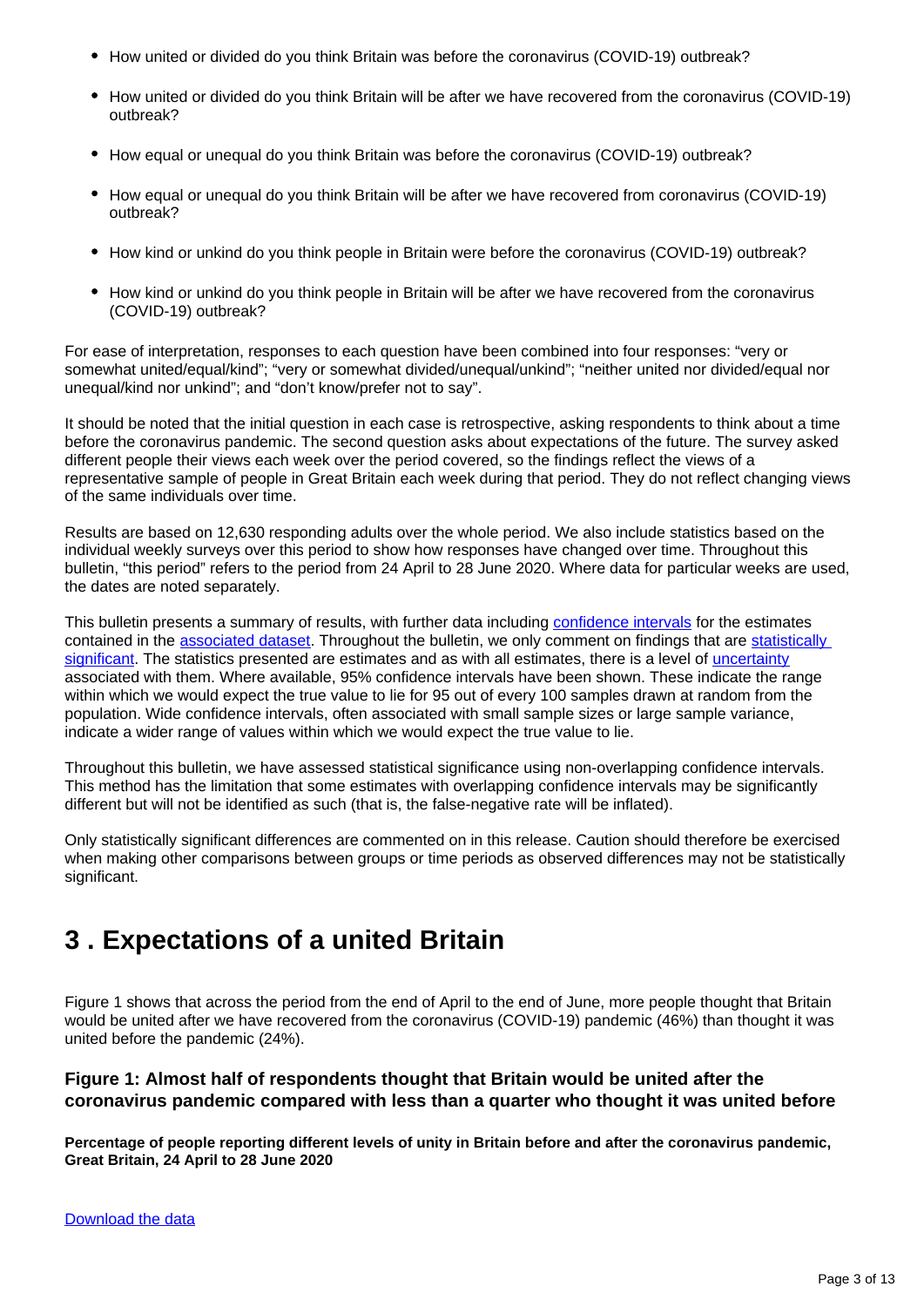### **Notes:**

- 1. Responses for very united and somewhat united, very divided and somewhat divided, and don't know and prefer not to say have been combined.
- 2. The question "How united or divided do you think Britain was before the coronavirus (COVID-19) outbreak?" is asked retrospectively.
- 3. The data included in this chart use a pooled dataset covering the period 24 April to 28 June 2020.
- 4. Base population for percentage: adults aged 16 years or over.
- 5. Percentages may not add up to 100 because of rounding.

### **Where we live**

Considering the impact of the coronavirus pandemic on perceptions of unity across the different countries of Great Britain, although across all three countries significantly more people expected Britain to be united after the pandemic than felt it was united before, these figures are significantly lower for those in Scotland than those in either England or Wales (Figure 2). Almost half of those in England and Wales (47% and 44% respectively) thought that Britain will be united after we have recovered from the coronavirus pandemic, compared with less than a third of people in Scotland (31%).

### **Figure 2: Although people in Scotland were more likely to think that Britain will be united after the coronavirus pandemic than think it was united before, they were less likely to say this than those in England or Wales**

**Percentage of people reporting different levels of unity in Britain before and after the coronavirus pandemic by country, Great Britain, 24 April to 28 June 2020**

#### [Download the data](https://www.ons.gov.uk/visualisations/dvc947/fig2/wrapper/datadownload.xlsx)

#### **Notes:**

- 1. Responses for very united and somewhat united, very divided and somewhat divided, and don't know and prefer not to say have been combined.
- 2. The question "How united or divided do you think Britain was before the coronavirus (COVID-19) outbreak?" is asked retrospectively.
- 3. The data included in this chart use a pooled dataset covering the period 24 April to 28 June 2020.
- 4. Base population for percentage: adults aged 16 years or over.
- 5. Percentages may not add up to 100 because of rounding.

### **Sex**

Perceptions of unity in Britain have been more positively impacted by the pandemic among women than men (Figure 3). While similar proportions of men and women, around a quarter, thought that Britain was united before the pandemic, significantly more women than men thought that it will be united after we have recovered from it (50% and 41%, respectively). Women were also significantly less likely than men to think that Britain was divided before the pandemic and fewer thought that Britain will be divided after we have recovered from it.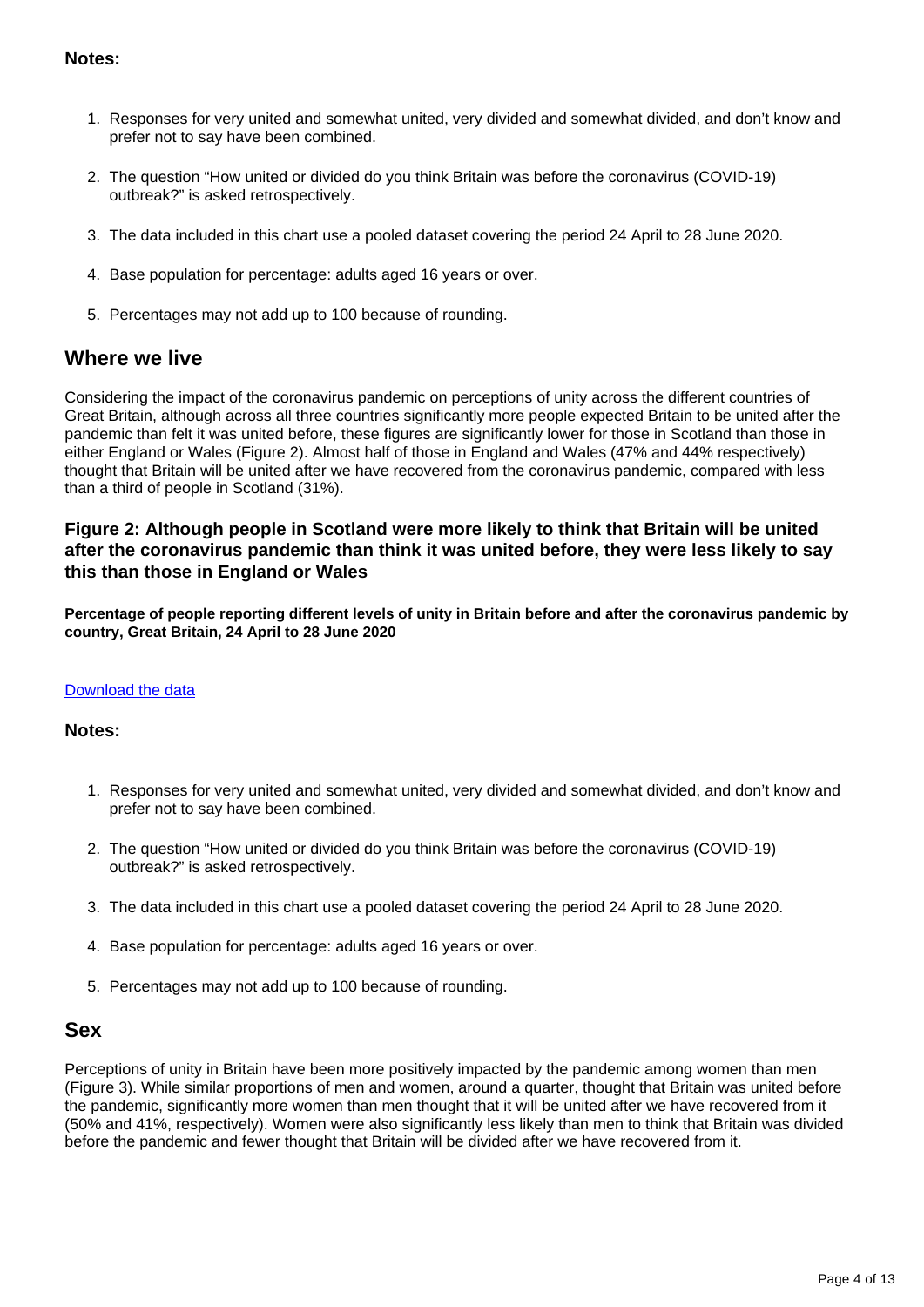### **Figure 3: Men were more likely than women to think that Britain was divided before the pandemic and that Britain will be divided after we recover from it**

**Perceptions of unity and division before and after the coronavirus pandemic by sex, Great Britain, 24 April to 28 June 2020**

#### [Download the data](https://www.ons.gov.uk/visualisations/dvc947/fig3/wrapper/datadownload.xlsx)

#### **Notes:**

- 1. Responses for very united and somewhat united, very divided and somewhat divided, and don't know and prefer not to say have been combined.
- 2. The question "How united or divided do you think Britain was before the coronavirus (COVID-19) outbreak?" is asked retrospectively.
- 3. The data included in this chart use a pooled dataset covering the period 24 April to 28 June 2020.
- 4. Base population for percentage: adults aged 16 years or over.
- 5. Percentages may not add up to 100 because of rounding.

### **Age**

Around 3 in 10 adults aged 65 years and over thought that Britain was united before the pandemic compared with around a fifth of those aged between 25 and 64 years. However, although the pandemic has had a positive impact on perceptions of unity across all age groups, with more people of all ages thinking that Britain will be united after we have recovered from the pandemic, only around 41% of 25- to 44-year-olds thought this compared with almost half of those aged 45 years and over (Figure 4).

### **Figure 4: Perceptions of division after the coronavirus pandemic were greater for those aged 25 to 44 years than any other age groups**

**Perceptions of unity and division after the coronavirus pandemic by age, Great Britain, 24 April to 28 June 2020**

#### [Download the data](https://www.ons.gov.uk/visualisations/dvc947/fig4/datadownload.xlsx)

#### **Notes:**

- 1. Responses for very united and somewhat united, very divided and somewhat divided, and don't know and prefer not to say have been combined.
- 2. The data included in this chart use a pooled dataset covering the period 24 April to 28 June 2020.
- 3. Base population for percentage: adults aged 16 years or over.
- 4. Percentages may not add up to 100 because of rounding.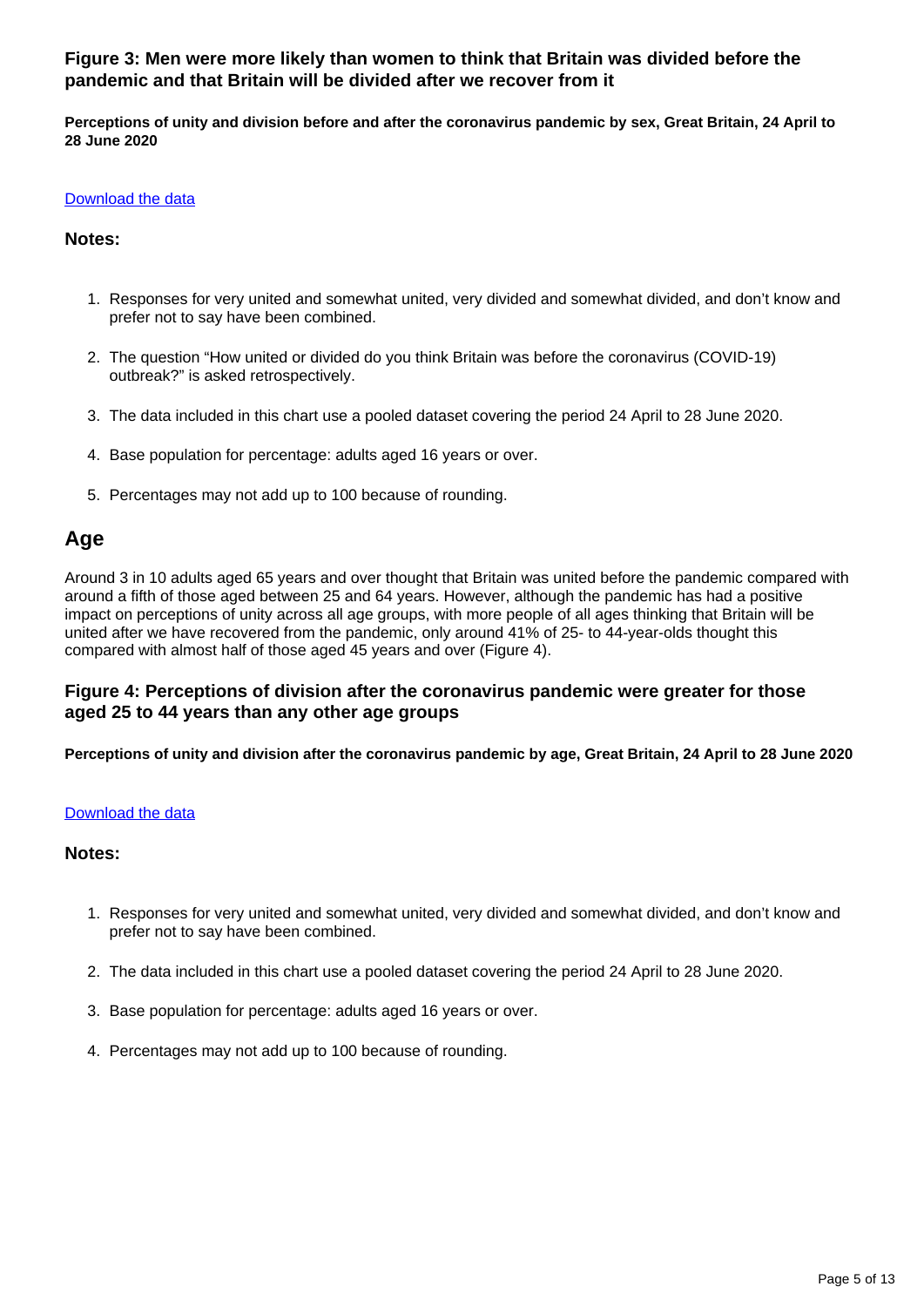## <span id="page-5-0"></span>**4 . Perceptions of unity and personal well-being**

Perceptions of unity and division have a clear link to personal well-being. Average ratings of life satisfaction, feeling that things done in life are worthwhile and happiness are consistently higher among those who think that Britain was united before the pandemic compared with those who think it was divided as well as among those who think that Britain will be united after we recover from it compared with those who think it will be divided (Figure 5).

Those who think Britain will be united after the pandemic on average rated their life satisfaction as 7.2 out of 10 compared with 6.8 among those who think Britain will be divided. Similarly, feeling that things done in life are worthwhile was on average rated as 7.6 among with those who thought Britain will be united after the coronavirus (COVID-19) pandemic compared with 7.2 for those who thought that Britain will be divided, and happiness received ratings of 7.2 and 6.8 out of 10 respectively. There was no difference in average ratings of anxiety between the two groups.

Among respondents with very high life satisfaction, 53% thought that Britain will be united after the pandemic compared with only 29% of those with low life satisfaction.

### **Figure 5: Those who thought Britain will be united after the coronavirus pandemic had higher average ratings of life satisfaction, feelings that things done in life are worthwhile and happiness than those who thought Britain will be divided**

**Average ratings of life satisfaction, feeling that things done in life are worthwhile, happiness and anxiety by response to unity after the coronavirus pandemic question, Great Britain, 24 April to 28 June 2020**

#### [Download the data](https://www.ons.gov.uk/visualisations/dvc947/fig5/datadownload.xlsx)

#### **Notes:**

- 1. Each well-being question is asked on a scale from 0 to 10, where 0 is "not at all" and 10 is "completely".
- 2. Responses for very united and somewhat united, very divided and somewhat divided, and don't know and prefer not to say have been combined.
- 3. The data included in this chart use a pooled dataset covering the period 24 April to 28 June 2020.
- 4. Base population for percentage: adults aged 16 years or over.
- 5. "\*" shows where significant differences have been found between the well-being of those who felt that Britain would be united compared with those who felt that Britain would be divided after the coronavirus pandemic.

The relationship between well-being and perceived unity noted here is similar to findings in our [technical report on](https://www.ons.gov.uk/peoplepopulationandcommunity/wellbeing/methodologies/optimismandpersonalwellbeingtechnicalreport)  [optimism and personal well-being.](https://www.ons.gov.uk/peoplepopulationandcommunity/wellbeing/methodologies/optimismandpersonalwellbeingtechnicalreport) Specifically, those who were optimistic about the future of the UK reported higher life satisfaction on average than those who were pessimistic. Further supporting this relationship, those who were optimistic about how quickly we would return to normal, reporting less than six months following the coronavirus pandemic, were more likely to report that we will be united (49%) than those who were more pessimistic (41%), reporting over a year or never.

Respondents who reported feeling hardly ever or never lonely were more likely (63%) to have felt that Britain was united before the pandemic, compared with those who reported feeling lonely often or always (54%). However, perceptions of unity after the pandemic did not significantly differ among those people who reported differing degrees of loneliness. Of those who reported feeling lonely often and always, perceptions of unity differed by 26 percentage points between the two questions, before and after the pandemic (compared with 21 percentage points for those who hardly ever or never felt lonely).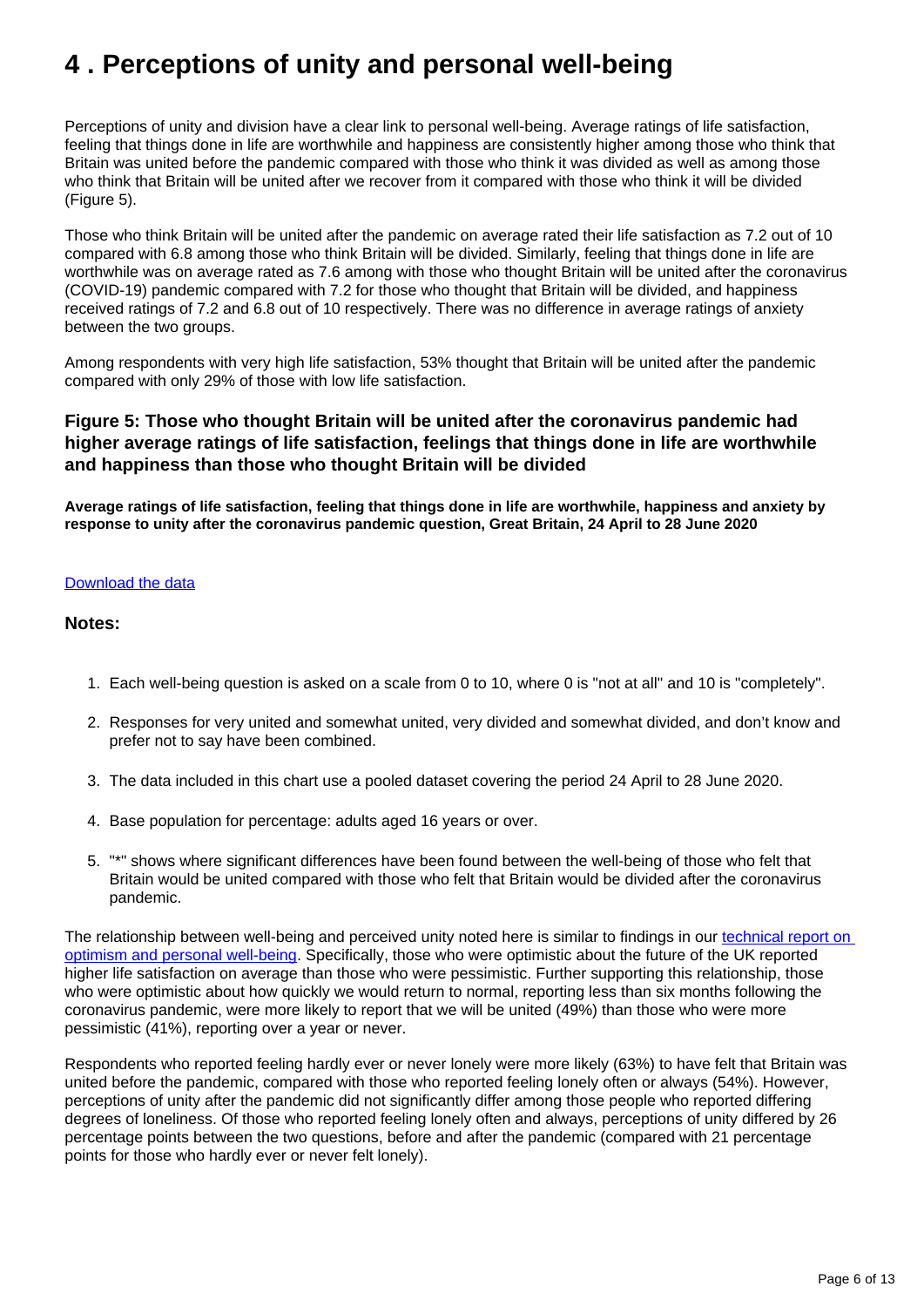## <span id="page-6-0"></span>**5 . Perceptions of unity and division linked to respondent's views on society**

In this section, we explore how views and actions within our communities are related to a perceived sense of unity in Britain. We also look at how a sense of being well-informed about the pandemic is associated with views about unity or division.

## **Community support and engagement**

Perceptions of community cohesion and support are significantly associated with expectations of unity in Britain after the coronavirus (COVID-19) pandemic. For example, around half (51%) of respondents who agreed that "if they needed help, other local community members would support them" thought that Britain will be united after the coronavirus pandemic, compared with only 26% who disagreed.

Furthermore, 51% of those who reported having checked on a neighbour at least once in the past seven days thought that Britain will be united after the pandemic, compared with 40% of those who reported not having checked on neighbours in the past week. Similarly, those who thought that people were doing things to help others more since the coronavirus pandemic were much more likely to expect Britain to be united (51%) after the pandemic has passed than those who thought people were doing less to help others (19%) or the same (24%).

### **Figure 6: People with perceptions of neighbourliness and people helping others out more were more likely to think that Britain will be united after the coronavirus pandemic than on average in Great Britain**

**Percentage of respondents who think that Great Britain will be united after the coronavirus pandemic, Great Britain, 24 April to 28 June 2020**

#### [Download the data](https://www.ons.gov.uk/visualisations/dvc947/fig6/datadownload.xlsx)

#### **Notes:**

- 1. The percentages shown in this chart are the proportion of respondents that felt that Great Britain would be "Very/somewhat" united after the coronavirus pandemic.
- 2. Responses for very united and somewhat united have been combined.
- 3. The data included in this chart use a pooled dataset covering the period 24 April to 28 June 2020.
- 4. Base population for percentage: adults aged 16 years or over.

## **Sufficient information to stay safe**

A sense of being fully informed and understanding how to avoid catching COVID-19 is also associated with expectations of a united Britain, while a perceived lack of information is associated with expectations of a divided country.

Respondents who reported that they had enough information to protect themselves from COVID-19 were more likely (47%) to say that Britain will be united after the coronavirus pandemic than those who said they did not have enough information (33%).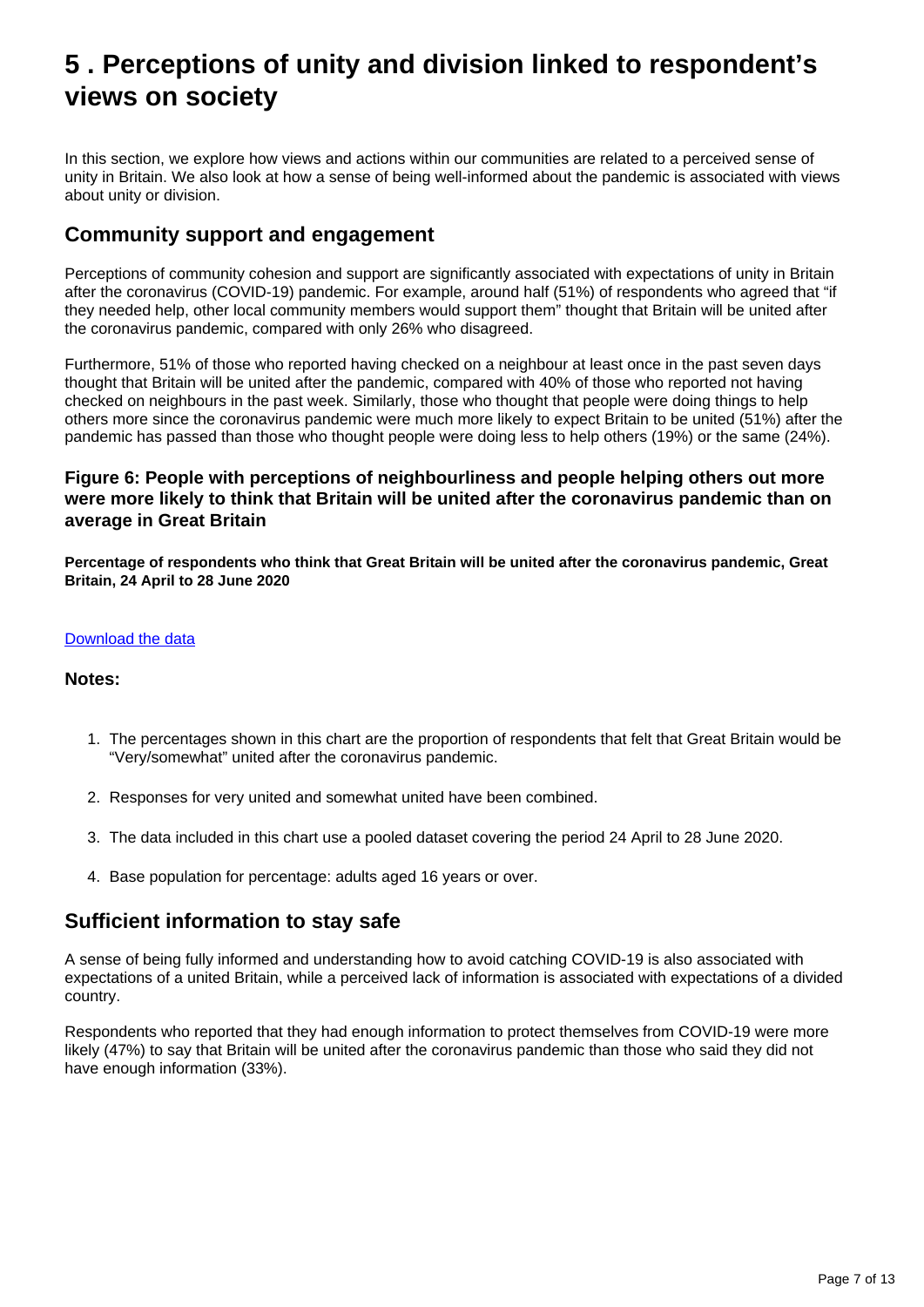### **Figure 7: Those who felt they had enough information to protect themselves from COVID-19 were more likely to report that they thought Britain will be united after the coronavirus pandemic than those who did not**

**Perceptions of unity and division after the coronavirus pandemic by perceptions on having sufficient information to stay safe, Great Britain, 24 April to 28 June 2020**

#### [Download the data](https://www.ons.gov.uk/visualisations/dvc947/fig7/datadownload.xlsx)

#### **Notes:**

- 1. Responses for very united and somewhat united, very divided and somewhat divided, and don't know and prefer not to say have been combined.
- 2. The data included in this chart use a pooled dataset covering the period 24 April to 28 June 2020.
- 3. Base population for percentage: adults aged 16 years or over.
- 4. Percentages may not add up to 100 because of rounding.

## <span id="page-7-0"></span>**6 . Shifting perceptions of unity and division in Britain**

While findings on perceptions of unity and division among all of those surveyed between late April and late June suggest that the pandemic may have contributed to a greater sense of us all being in it together, looking at the changes week on week reveals that expectations that Britain will be united after the coronavirus (COVID-19) pandemic declined significantly over this period, while expectations that it will be divided increased (Figure 8).

While perceptions of unity in Britain before the pandemic have remained fairly stable over time, expectations of a united Britain after the pandemic declined by 29 percentage points between 24 April and 28 June 2020, and expectations of a divided Britain increased by 33 percentage points over the same period. This suggests a shift in expectations about the future of British society as we moved through the lockdown and into the progressive easing of restrictions.

In fact, in the latest period for which data are available (25 to 28 June), there is no significant difference in the proportion of people who think that Britain was united before the pandemic as think that it will be united after we recover from it. The same is true when comparing the proportions of the population who think that Britain was divided before the pandemic as think it will be divided when we emerge from it. This suggests that any increases in perceptions of unity that were experienced during lockdown have gradually dissipated as things have slowly started to return to normal.

### **Figure 8: Perceptions of unity after the coronavirus pandemic have declined over time, while those of division have increased over the same period**

**Percentage of people reporting different levels of unity in Britain after the coronavirus pandemic across time, Great Britain, 24 April to 28 June 2020**

[Download the data](https://www.ons.gov.uk/visualisations/dvc947/fig8/datadownload.xlsx)

**Notes:**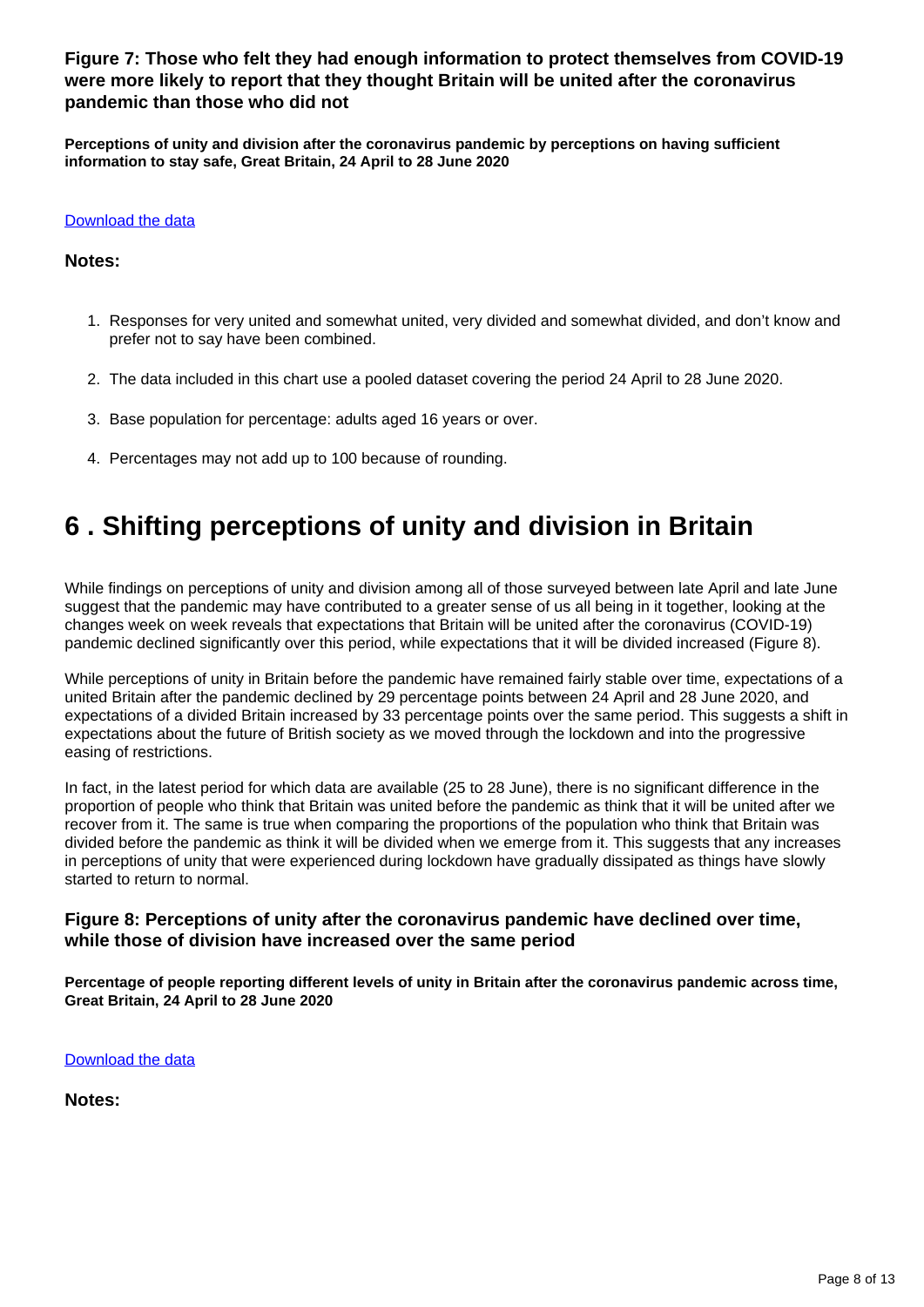- 1. Responses for very united and somewhat united, very divided and somewhat divided, and don't know and prefer not to say have been combined.
- 2. The data used in this chart come from 10 individual waves of data collected from 24 April to 3 May and 25 June to 28 June.
- 3. Base population for percentage: adults aged 16 years or over.
- 4. Percentages may not add up to 100 because of rounding.

## <span id="page-8-0"></span>**7 . Perceptions of equality and kindness in Britain**

While perceptions of a united Great Britain after the coronavirus (COVID-19) pandemic declined between 24 April and 28 June 2020, perceptions of how equal Britain will be after the coronavirus pandemic remained broadly stable week on week and over the period as a whole; there was only a small difference in the proportion of the population who thought that Britain was equal before the pandemic (19%) and the proportion who thought that it will be equal after we recover from the pandemic (22%) (Figure 9). Together, these findings suggest that the pandemic has not impacted on perceptions of inequalities in society to the same extent as it did on perceptions of unity.

### **Figure 9: Slightly more people thought that Britain will be equal after the pandemic than thought it was equal before**

**Percentage of people reporting different levels of equality in Britain before and after the coronavirus pandemic, Great Britain, 24 April to 28 June 2020**

#### [Download the data](https://www.ons.gov.uk/visualisations/dvc947/fig9/datadownload.xlsx)

#### **Notes:**

- 1. Responses for very equal and somewhat equal, very unequal and somewhat unequal, and don't know and prefer not to say have been combined.
- 2. The data included in this chart use a pooled dataset covering the period 24 April to 28 June 2020.
- 3. Questions asked are: "How equal or unequal do you think Britain was before the coronavirus (COVID-19) outbreak?" and "How equal or unequal do you think Britain will be after we have recovered from the coronavirus (COVID-19) outbreak?".
- 4. Base population for percentage: adults aged 16 years or over.
- 5. Percentages may not add up to 100 because of rounding.

Looking at perceptions of kindness in British society, for the period as a whole, significantly more people think that people will be kind in Britain after we have recovered from the coronavirus pandemic (63%) compared with those who think that people in Britain were kind before the pandemic (44%) (Figure 10). However, perceptions of kindness declined over this time, from 67% at the start of the period to 56% by the end. Although this is similar to the pattern seen for perceptions of unity, at the end of the period there were still significantly more people who thought that people in Britain will be kind after we emerge from the pandemic than thought that people in Britain were kind before it.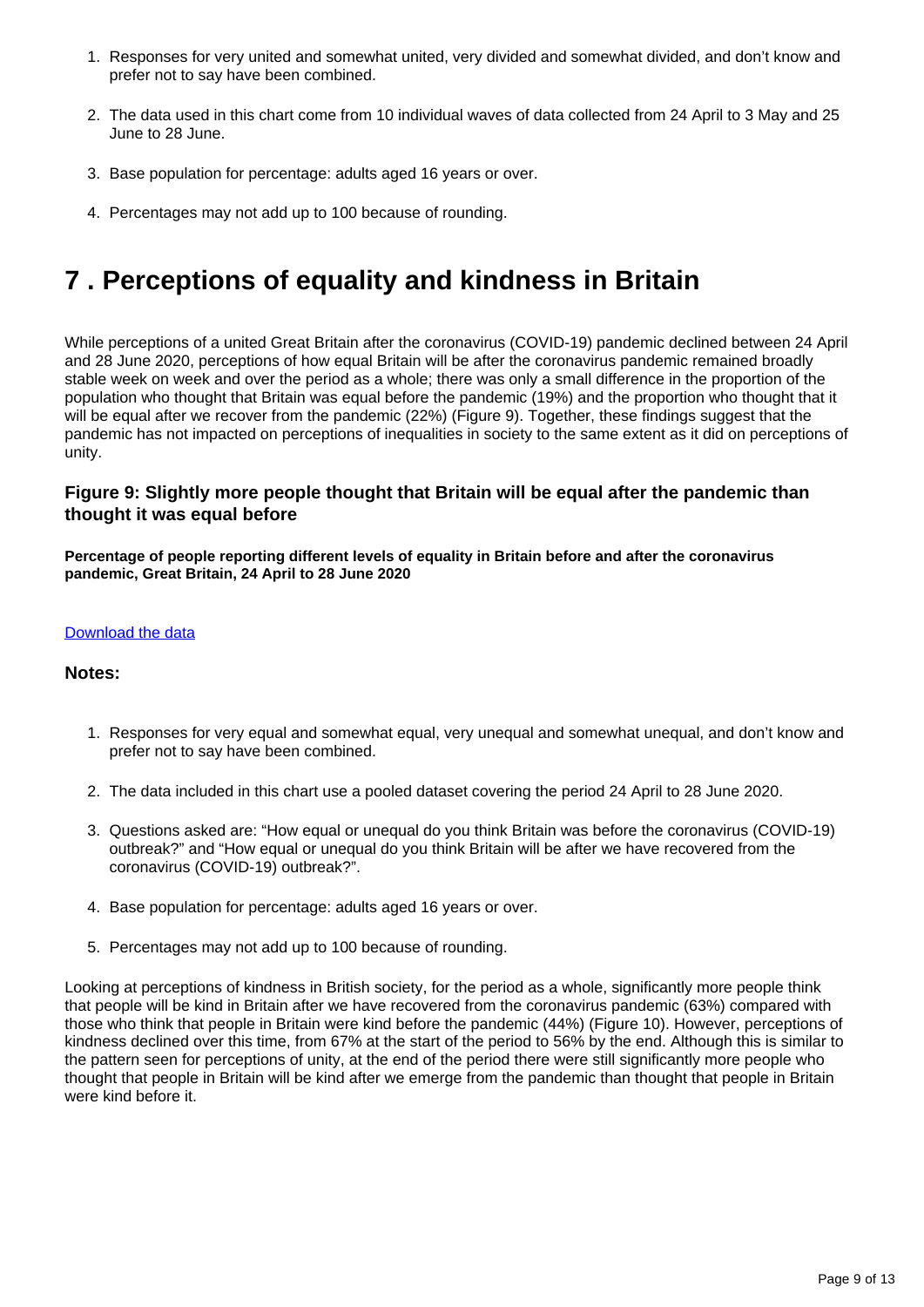**Figure 10: More people thought that people in Great Britain will be kind after the coronavirus pandemic than thought people were kind before it.**

**Percentage of people reporting different levels of kindness in Britain before and after the coronavirus pandemic, Great Britain, 24 April to 28 June 2020**

#### [Download the data](https://www.ons.gov.uk/visualisations/dvc947/fig10/datadownload.xlsx)

#### **Notes:**

- 1. Responses for very kind and somewhat kind, very unkind and somewhat unkind, and don't know and prefer not to say have been combined.
- 2. The data included in this chart use a pooled dataset covering the period 24 April to 28 June 2020.
- 3. Questions asked are: "How kind or unkind do you think people in Britain were before the coronavirus (COVID-19) outbreak?" and "How kind or unkind do you think Britain will be after we have recovered from the coronavirus (COVID-19) outbreak?".
- 4. Base population for percentage: adults aged 16 years or over.
- 5. Percentages may not add up to 100 because of rounding.

As might be expected, perceptions of equality and kindness are associated with perceptions of unity. Significantly more of those who thought that Britain will be equal after the coronavirus pandemic (80%) also thought that Britain will be united, compared with those who thought that Britain will be divided (13%). Similarly, 59% of those who thought that people in Britain will be kind after the coronavirus pandemic thought that Britain will be united, compared with 28% who thought it will be divided.

## <span id="page-9-0"></span>**8 . Unity and division data**

[Estimates of unity, equality and kindness](https://www.ons.gov.uk/peoplepopulationandcommunity/wellbeing/datasets/estimatesofunityequalityandkindness)

Dataset | Released 25 August 2020

Estimates of unity, equality and kindness in Britain before and after the coronavirus (COVID-19) pandemic, with breakdowns of unity by social groups, countries and regions of Great Britain, personal well-being, and perceptions of society.

## <span id="page-9-1"></span>**9 . Glossary**

## **Personal well-being**

Our personal well-being measures ask people to evaluate, on a scale of 0 to 10, how satisfied they are with their life overall, whether they feel they have meaning and purpose in their life, and their emotions (happiness and anxiety) during a particular period.

## **Lockdown**

Lockdown is the shutting down of all non-essential activities to slow the spread of the coronavirus (COVID-19). In the UK, this had seen strict limits imposed on daily life, including: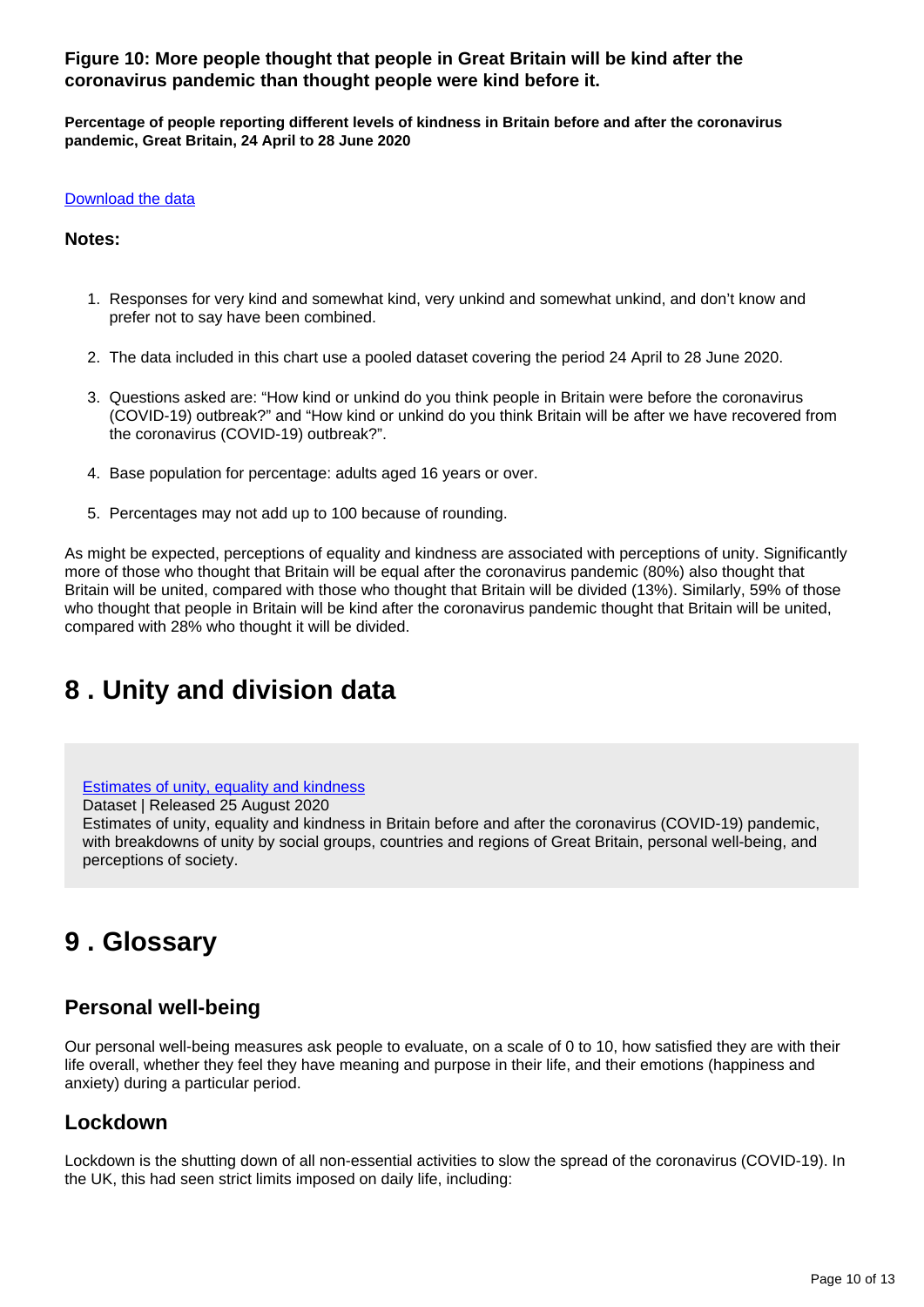- people ordered to only leave the house for essentials such as food, medicine, exercise or to care for a vulnerable person
- the closure of non-essential shops
- the banning of gatherings of more than two people

The UK lockdown was applied on 23 March 2020. This has formed the basis for each nation's Stay at home guidance. Specific Stay at home guidance for [England](https://www.gov.uk/government/publications/covid-19-stay-at-home-guidance/stay-at-home-guidance-for-households-with-possible-coronavirus-covid-19-infection), [Scotland](https://www.gov.scot/publications/coronavirus-covid-19-staying-at-home-and-away-from-others-social-distancing/pages/staying-at-home/), [Wales](https://gov.wales/staying-home-and-away-others-guidance) and [Northern Ireland](https://www.nidirect.gov.uk/articles/coronavirus-covid-19-staying-home-and-self-isolation) is available. During the majority of the period covered in this release, all countries of the UK remained in strict lockdown, but from 1 June 2020 the limits in England were relaxed, with groups of up to six people allowed to meet while socially distancing. The data in this release only cover England, Scotland and Wales.

## **Disability**

To define disability in this publication, we refer to the Government Statistical Service (GSS) harmonised "core" [definition:](https://gss.civilservice.gov.uk/policy-store/measuring-disability-for-the-equality-act-2010/) this identifies as "disabled" a person who has a physical or mental health condition or illness that has lasted or is expected to last 12 months or more that reduces their ability to carry-out day-to-day activities.

The GSS definition is designed to reflect the definitions that appear in legal terms in the [Disability Discrimination](http://www.legislation.gov.uk/ukpga/1995/50/contents)  [Act 1995](http://www.legislation.gov.uk/ukpga/1995/50/contents) and the subsequent [Equality Act 2010](http://www.legislation.gov.uk/ukpga/2010/15/section/6).

The GSS harmonised questions are asked of the respondent in the survey, meaning that disability status is selfreported.

## <span id="page-10-0"></span>**10 . Measuring the data**

The Opinions and Lifestyle Survey (OPN) is a monthly omnibus survey. In response to the coronavirus (COVID-19) pandemic, we have adapted the OPN to become a weekly survey used to collect data on the impact of the coronavirus on day-to-day life in Great Britain. Data from the OPN covering the period from 24 April to 28 June 2020 was used in this publication.

The survey results are weighted to be a nationally representative sample for Great Britain, and data are collected using an online self-completion questionnaire. Individuals who did not want to or were unable to complete the survey online had the opportunity to take part over the phone.

Where differences between groups and periods are presented in this bulletin, associated [confidence intervals](https://www.ons.gov.uk/methodology/methodologytopicsandstatisticalconcepts/uncertaintyandhowwemeasureit#confidence-interval), which are included in the [associated dataset,](http://dataset) indicate their significance.

More quality and methodology information on strengths, limitations, appropriate uses, and how the data were created is available in the [OPN QMI](https://www.ons.gov.uk/peoplepopulationandcommunity/healthandsocialcare/healthandlifeexpectancies/methodologies/opinionsandlifestylesurveyqmi).

## **Sampling**

For each wave of the OPN, a sample of 2,500 households was randomly selected from those that had previously completed the Labour Market Survey (LMS). From each household, one adult was selected at random but with unequal probability. Younger people were given higher selection probability than older people because of underrepresentation in the sample available for the survey.

Further information on the sample design can be found in the [OPN QMI.](https://www.ons.gov.uk/peoplepopulationandcommunity/healthandsocialcare/healthandlifeexpectancies/methodologies/opinionsandlifestylesurveyqmi)

## **Weighting**

Survey weights were applied to make estimates representative of the population. Weights were first adjusted for non-response and attrition. Subsequently, the weights were calibrated to satisfy population distributions considering the following factors: sex by age, region, tenure, and highest qualification, employment status, National Statistics Socio-economic Classification (NS-SEC) group and smoking status. For age, sex and region, population totals based on projections of mid-year population estimates for May 2020 were used. The resulting weighted sample is therefore representative of the Great Britain adult population by a number of sociodemographic factors and geography.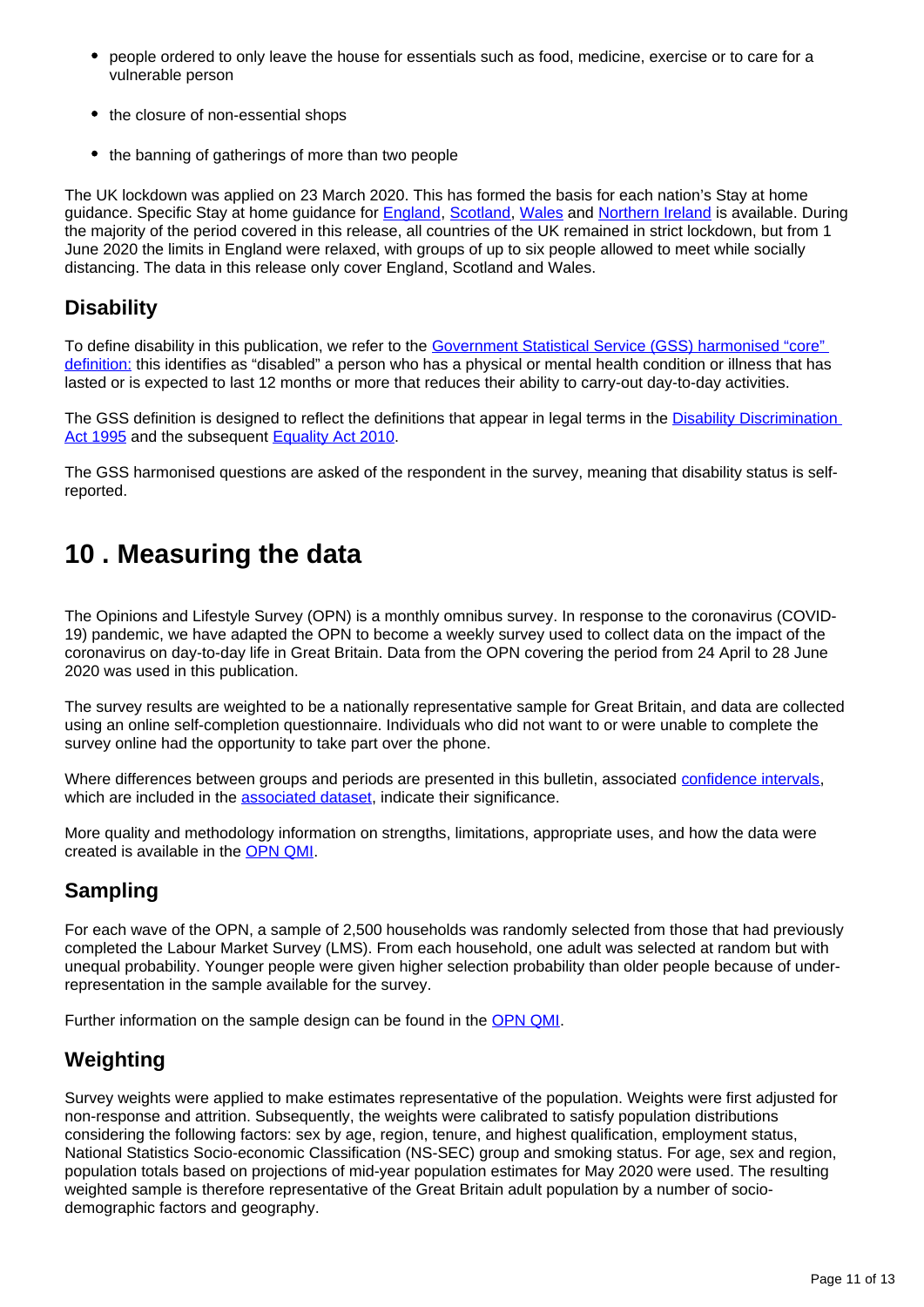## **Next steps**

Going forward, we aim to carry out more in-depth analyses to understand more about groups who had differing perceptions of society during lockdown and the period of subsequent easing of lockdown restrictions and how they may have contributed to the different expectations of unity and division in Britain after the coronavirus pandemic.

## <span id="page-11-0"></span>**11 . Strengths and limitations**

The main strengths of the Opinions and Lifestyle Survey (OPN) include:

- it allows for timely production of data and statistics that can respond quickly to changing needs
- it meets data needs: the questionnaire is developed with customer consultation, and design expertise is applied in the development stages
- robust methods are adopted for the survey's sampling and weighting strategies to limit the impact of bias
- quality assurance procedures are undertaken throughout the analysis stages to minimise the risk of error

The main limitations of the OPN include:

- the sample size is relatively small: 2,500 individuals per week with fewer completed interviews, meaning that detailed analyses for subnational geographies and other sub-groups are not possible unless waves are pooled together and response categories are combined
- comparisons between periods and groups must be done with caution as estimates are provided from a sample survey; as such, [confidence intervals](https://www.ons.gov.uk/methodology/methodologytopicsandstatisticalconcepts/uncertaintyandhowwemeasureit#confidence-interval) are included in the datasets to present the [sampling variability](https://www.ons.gov.uk/methodology/methodologytopicsandstatisticalconcepts/uncertaintyandhowwemeasureit#sampling-the-population) , which should be taken into account when assessing differences between periods, as true differences may not exist